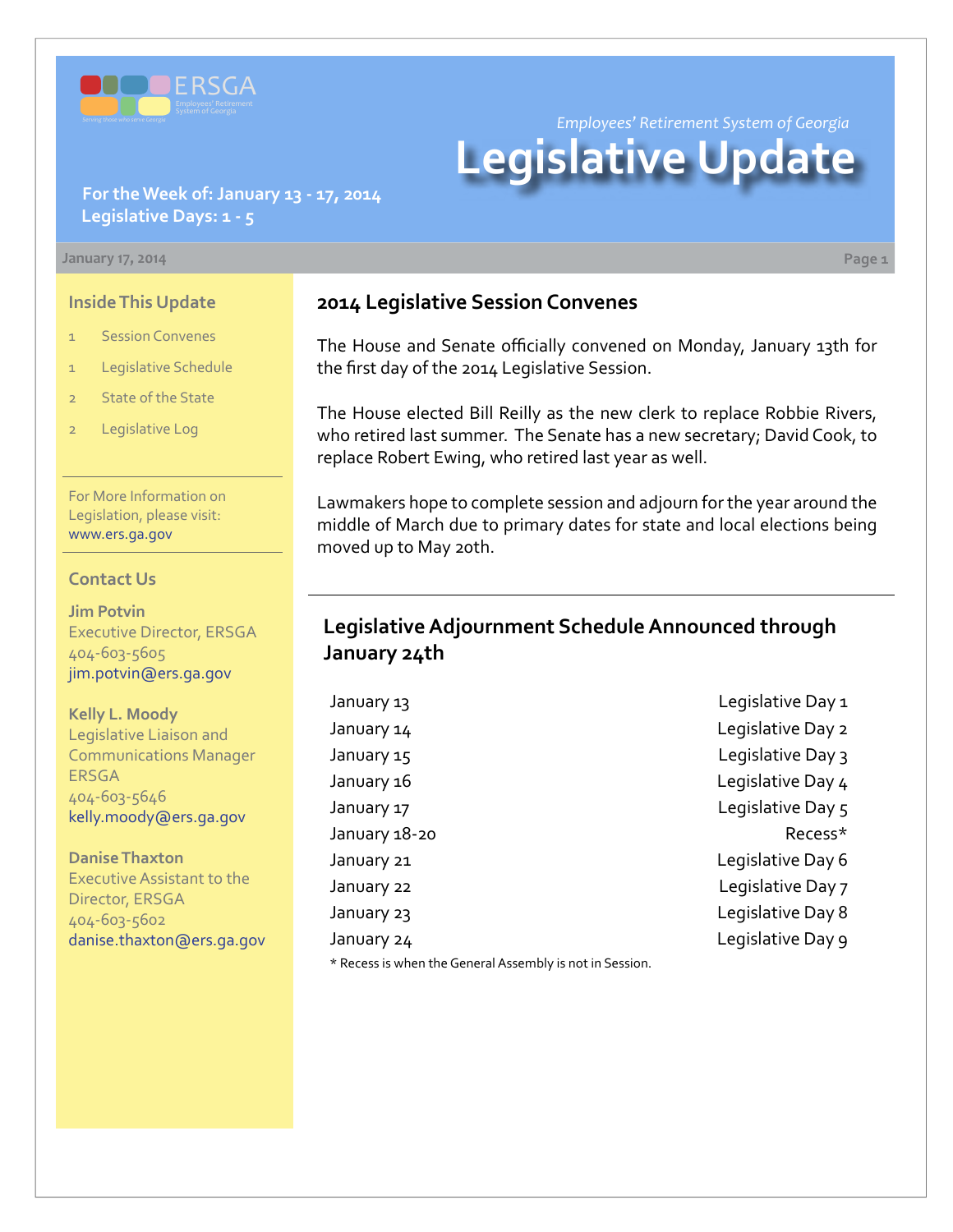## **Governor Nathan Deal Gives State of the State**

Governor Nathan Deal gave his fourth State of the State Address as members of the House and Senate convened for a joint session on Wednesday, January 15th, at 11AM. Governor Deal welcomed members to the 2014 Legislative Session and highlighted his budget proposal for the upcoming year.

To view the full text of the Governor's State of the State Address, click [here.](http://gov.georgia.gov/press-releases/2013-01-17/deal-focus-foundations-strengthen-georgia)

# *Legislative Log*

#### **Monday, January 13, 2014**

No action was taken on retirement bills today.

#### **Tuesday, January 14, 2014**

No action was taken on retirement bills today.

#### **Wednesday, January 15, 2014**

No action was taken on retirement bills today.

#### **Thursday, January 16, 2014**

No action was taken on retirement bills today.

#### **Friday, January 17, 2014**

## **HB [761 –](http://www.legis.ga.gov/legislation/en-US/Display/20132014/HB/761) Public Retirement Systems Standards Law; definition of annual required contribution; change references**

This legislation updates the Public Retirement Standards Law relating to Governmental Accounting Standards Board (GASB) changes. GASB Statements 67 and 68 replace GASB Statements 25 and 27, which contained information relating to retirement system funding requirements, as well as financial reporting requirements. Since GASB Statements 67 and 68 only relate to financial reporting requirements and no longer reference funding requirements, the funding requirement references need to be replaced by references to accepted actuarial standards of practice as approved by the American Academy of Actuaries.

#### **HB 761 was assigned to the House Retirement Committee.**